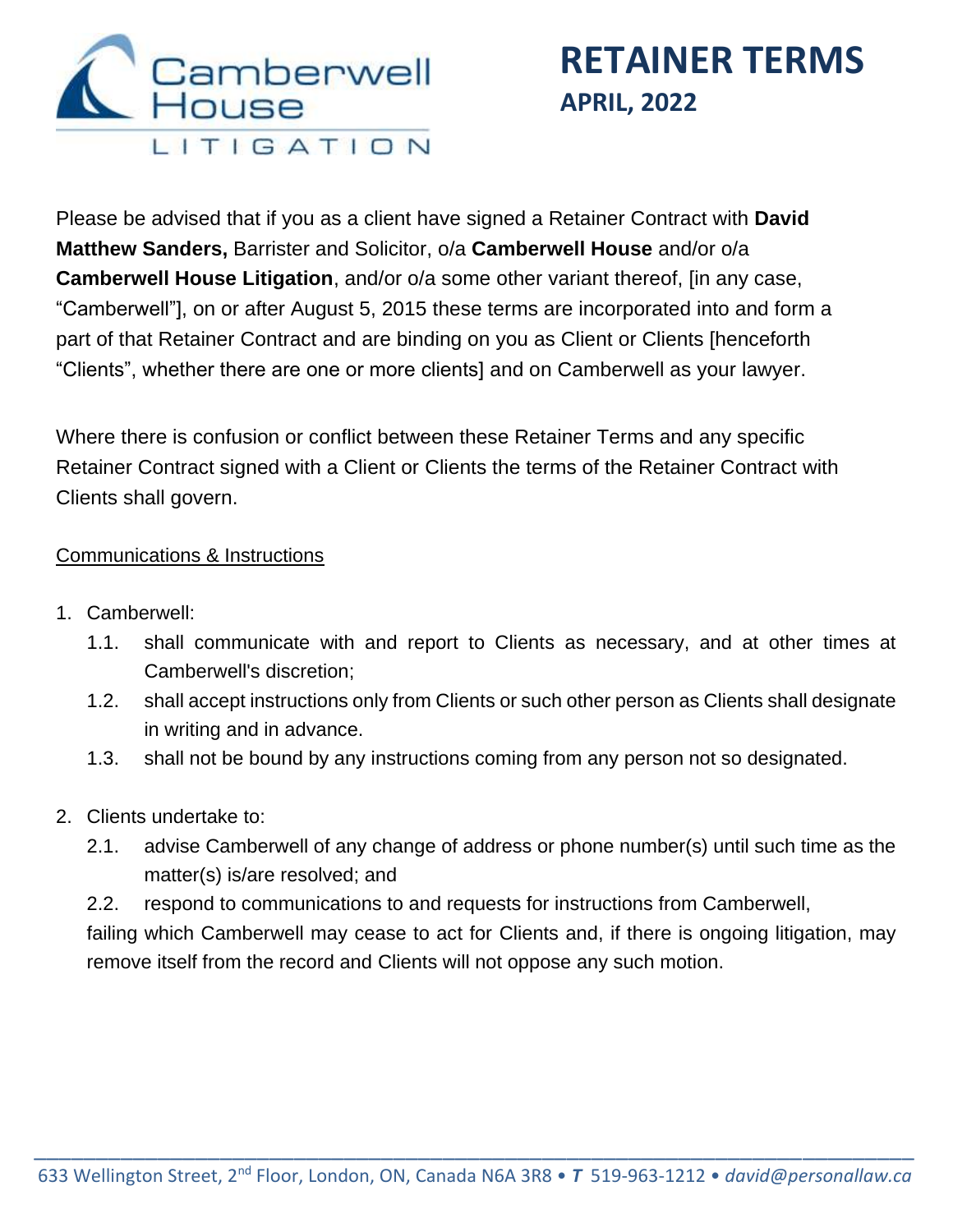### **Personnel**

- 3. Clients authorize Camberwell to appoint another Law Society licensee (being either a paralegal or lawyer and henceforth "Licensee") to attend in court or before a tribunal on Clients' behalf or to perform such other tasks as may be necessary in this matter where such appearance or tasks would be necessary and/or prudent to serve the best interests of Clients.
- 4. Camberwell, in the interests of client service and account minimization, may:
	- 4.1. assign such staff as it thinks best to any and all matters and tasks herein;
	- 4.2. subcontract preparation and/or administration and/or court procedural work to other Licensees and/or other qualified professionals.

### Fees, Disbursements and Accounts

- 5. *General*:
	- 5.1. all accounts shall be divided into "fees" and "disbursements";
	- 5.2. any estimate as to fees shall not include disbursements such as photocopy, fax and travel costs, for which Clients shall be billed monthly or periodically as required;
	- 5.3. Camberwell shall provide, either voluntarily or if requested, an itemized account of services and times and disbursements.
- 6. *Multiple Clients*: If there is more than one client, Camberwell will bill said clients jointly and said multiple clients are responsible jointly and severally for the full amount.
- 7. *Corporate Clients*: If a client is a corporate entity, the officer(s), director(s), shareholder(s) and principal(s) of said corporation are clients are jointly and severally responsible for the full amount(s) owed to Camberwell, in addition to the Corporation itself, and the signature of the corporate principal on a Retainer Contract shall be taken to bind these parties.
- 8. *Rates (in Canadian dollars)*:
	- 8.1. ordinary billing rate for lawyer(s), \$265.00 per hour;
	- 8.2. litigation preparation and related file time: \$265.00 per hour;

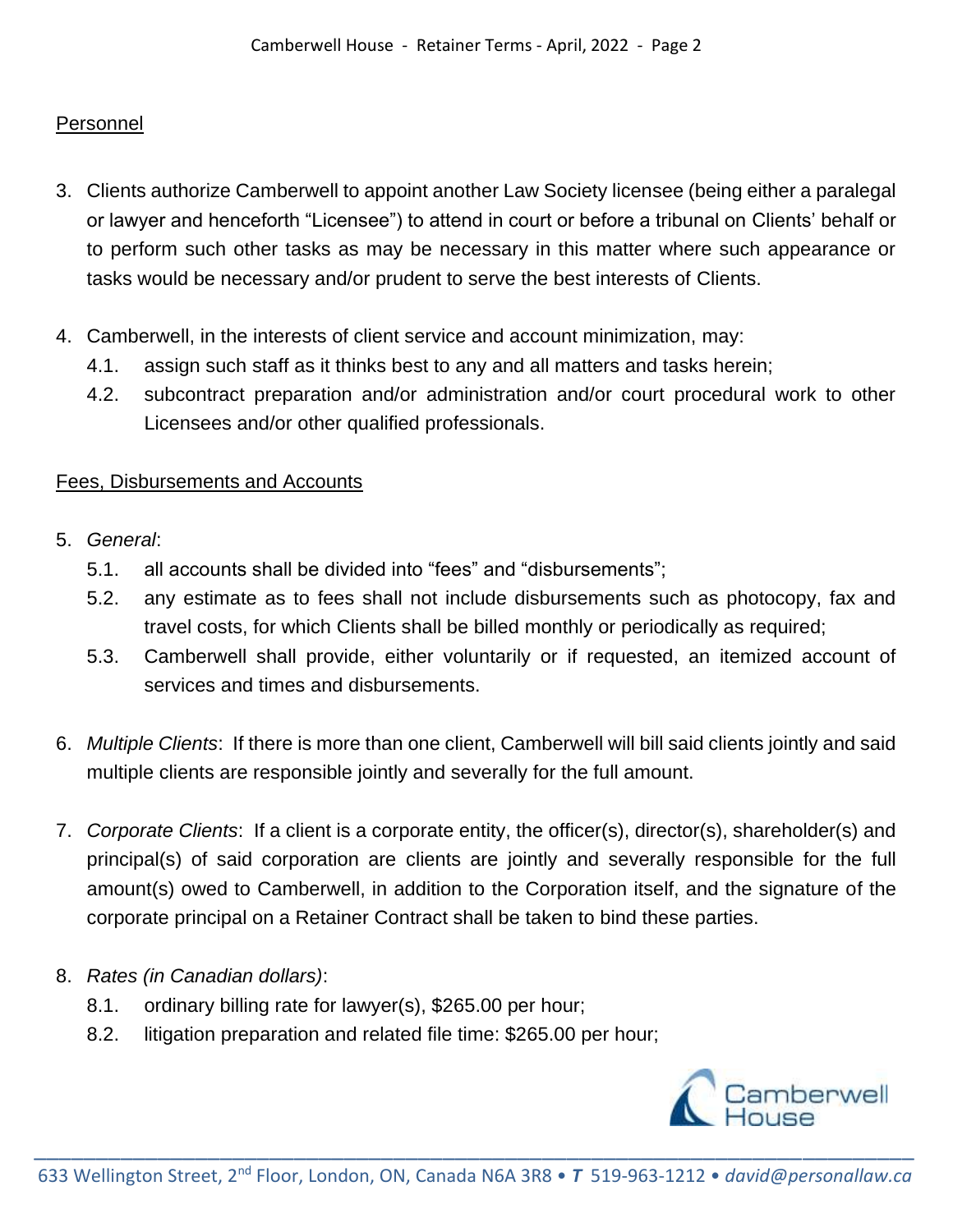- 8.3. document review, reporting time and all other: \$265.00 per hour;
- 8.4. lawyer's library or computer research time:
	- 8.4.1. \$160.00 per hour if done by Camberwell; or
	- 8.4.2. or as billed by outside professionals;
- 8.5. lawyer's "Combined Rate" \$160.00 (this is a category used when the lawyer is combing purely lawyer work (review, drafting, notes, *etc.*) with clerk or secretarial work (document revision, format, structure, *etc.*);
- 8.6. law clerk, or project officer, or paralegal time:
	- 8.6.1. if done by Camberwell, \$100. per PO/PS hour;
	- 8.6.2. if done by outside professionals, as billed to Camberwell;
- 8.7. secretarial time:
	- 8.7.1. if done by Camberwell, \$50.00 per hour, which may be discounted to \$35.00 per hour at Camberwell's sole discretion;
	- 8.7.2. if done by outside professionals, as billed to Camberwell;
- 8.8. travel time:
	- 8.8.1. if done by Camberwell, \$35.00 per hour;
	- 8.8.2. if done by outside professionals, as billed to Camberwell;
- 8.9. Rates are subject from change on written notice to Clients.
- 8.10. The allocation of which time belongs in which category shall be at the sole discretion of Camberwell.
- 9. *Cap*:

Any cap on fees and disbursements must be in the Retainer Contract or subsequently agreed to in writing by Camberwell and Clients, otherwise no such cap is agreed to, or can be claimed or enforced.

- *10. Disbursements:*
	- 10.1. It is understood that any disbursements incurred by Camberwell on behalf of the Clients are payable by Clients and are in addition to fees.
	- 10.2. Disbursements are not refundable.

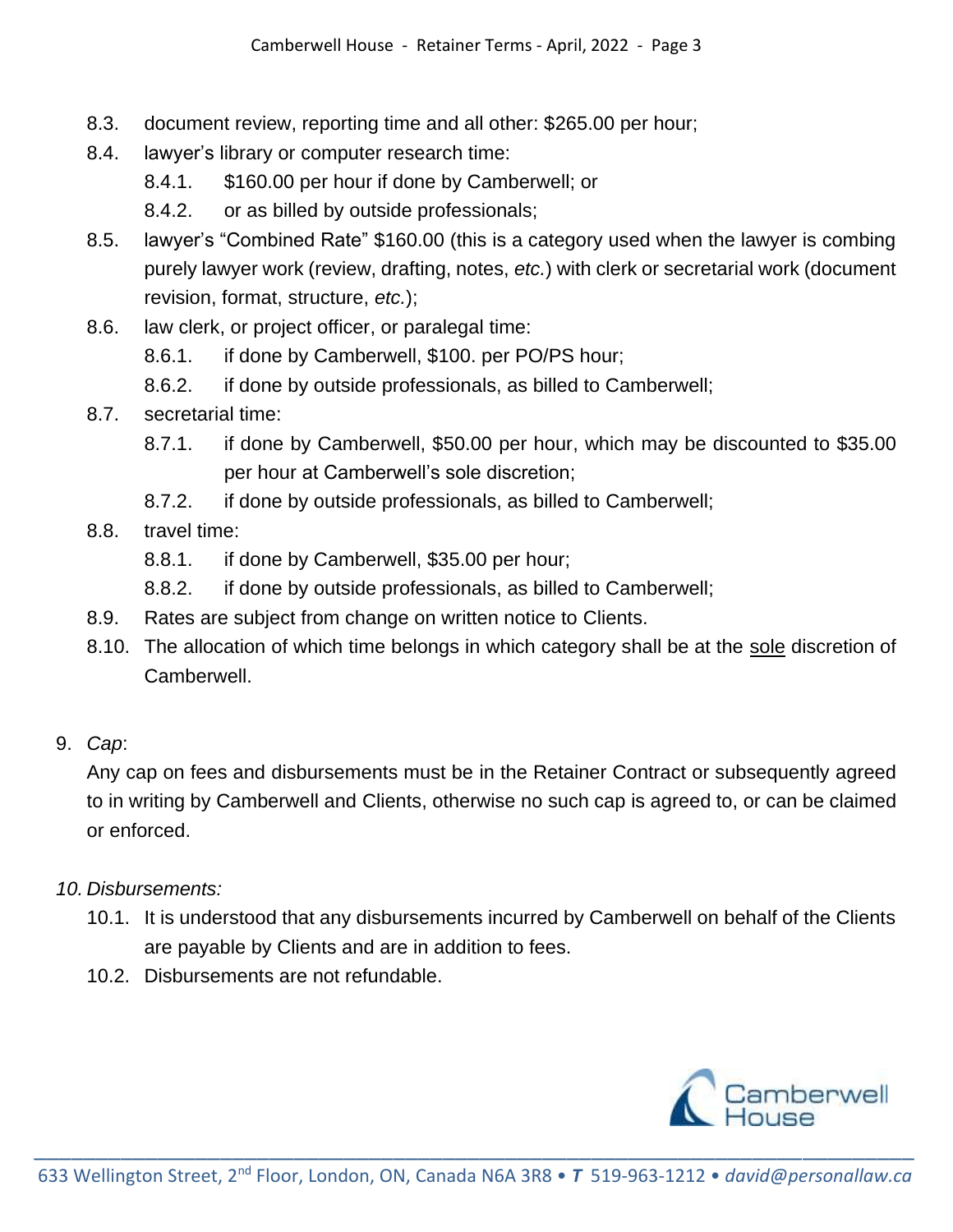### *11. Outside professionals:*

It is understood that any such disbursements incurred by Camberwell on behalf of the Clients are payable by Clients and are in addition to fees.

### 12. *Research Disbursements – Online Services*:

- 12.1. In addition to the foregoing it is specifically understood that Camberwell may use paid and/or subscription online research services on behalf of Clients and any and all costs of same are payable by Clients, in addition to fees.
- 12.2. Camberwell will charge such research fees as itemized by the research service in question when accounts are so presented.
- 12.3. Where the research is done on a flat-fee subscriber service to which Camberwell subscribes (such as Quicklaw), Camberwell will charge a flat monthly fee for said services, said being (and not to exceed) \$150 per Clients per month in any month in which such research is being done for a client.
- 12.4. The maximum fee does not cover any separate research services used by Camberwell. If Camberwell uses a separate, fee-based research service Clients are responsible for any such outlays.
- 12.5. Where a Licensee or any other outside professional is hired the research work of same shall be charged at the rate of said person or company and recovered as a disbursement from Clients by Camberwell.

# 13. *Research Disbursements – Professional Development Materials*:

- 13.1. In addition to the foregoing it is specifically understood that Camberwell choose to attend professional development events, or obtain professional development materials, if same are particularly applicable to a client's case.
- 13.2. Where such events are attended, or such materials obtained, Camberwell may recover same from Clients by Camberwell.
- 14. *Litigation Disbursements – Process Server(s) -* Clients understand and agree that:
	- 14.1. The use of a process server may be warranted in certain circumstances.
	- 14.2. Process Server fees vary greatly depending on circumstances. Note: For simple matters such as service of an affidavit, process server fees could be as low as \$50,

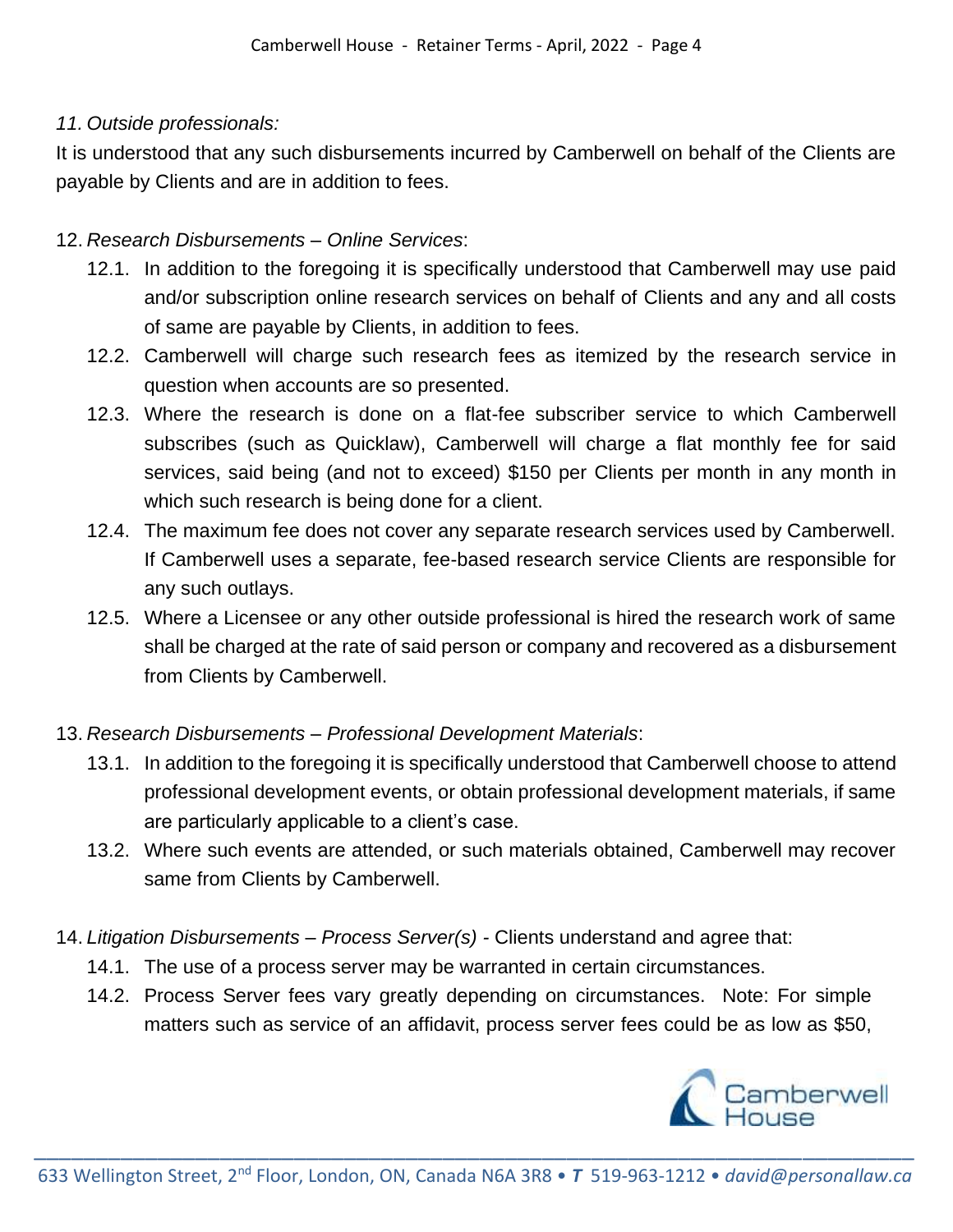however, in circumstances including but not limited to service on multiple individuals, service in other cities, difficultly reaching individuals, multiple attempts at service, service requiring considerable travel time, etc. fees could increase to many hundreds of dollars in total.

14.3. Clients shall be responsible for paying all disbursements required to cover process server costs unless otherwise agreed upon by Camberwell House and Clients.

### 15. *Taxes, Levies and Fees*:

- 15.1. Harmonized Sales Tax (HST) of thirteen percent (13%) is chargeable on all fees of any kind and on most disbursements.
- 15.2. Clients are responsible for payment of any provincial sales taxes or any and all other taxes due and owing on the account.
- 15.3. Clients shall be responsible for payment of any Law Society of Upper Canada/LawPro surcharge levy due and owing on the account.
- 15.4. Clients shall be responsible for payment of any and all court fees. Camberwell may require payment of such disbursements before proceeding with the task in question.

### 16. *Trust Account matters:*

- 16.1. Clients agree to deposit into trust a sum required by Camberwell as an initial retainer.
- 16.2. Clients agree to deposit with from time to time further interim retainer monies as Camberwell may require to meet required and/or anticipated fees and disbursements including the retention of Licensees or other professionals.
- 16.3. Clients instruct and authorize Camberwell from time to time to transfer to its general account towards his fees and disbursements funds from any retainer Clients may give.
- 16.4. Trust deposits for disbursements not yet incurred may be refundable.
- 16.5. Clients instruct and authorize Camberwell to receive in your trust account on my behalf any funds to which I may become entitled arising out of the herein matter, and Clients agree and instruct that such funds may be applied to your legal account for fees and disbursements.

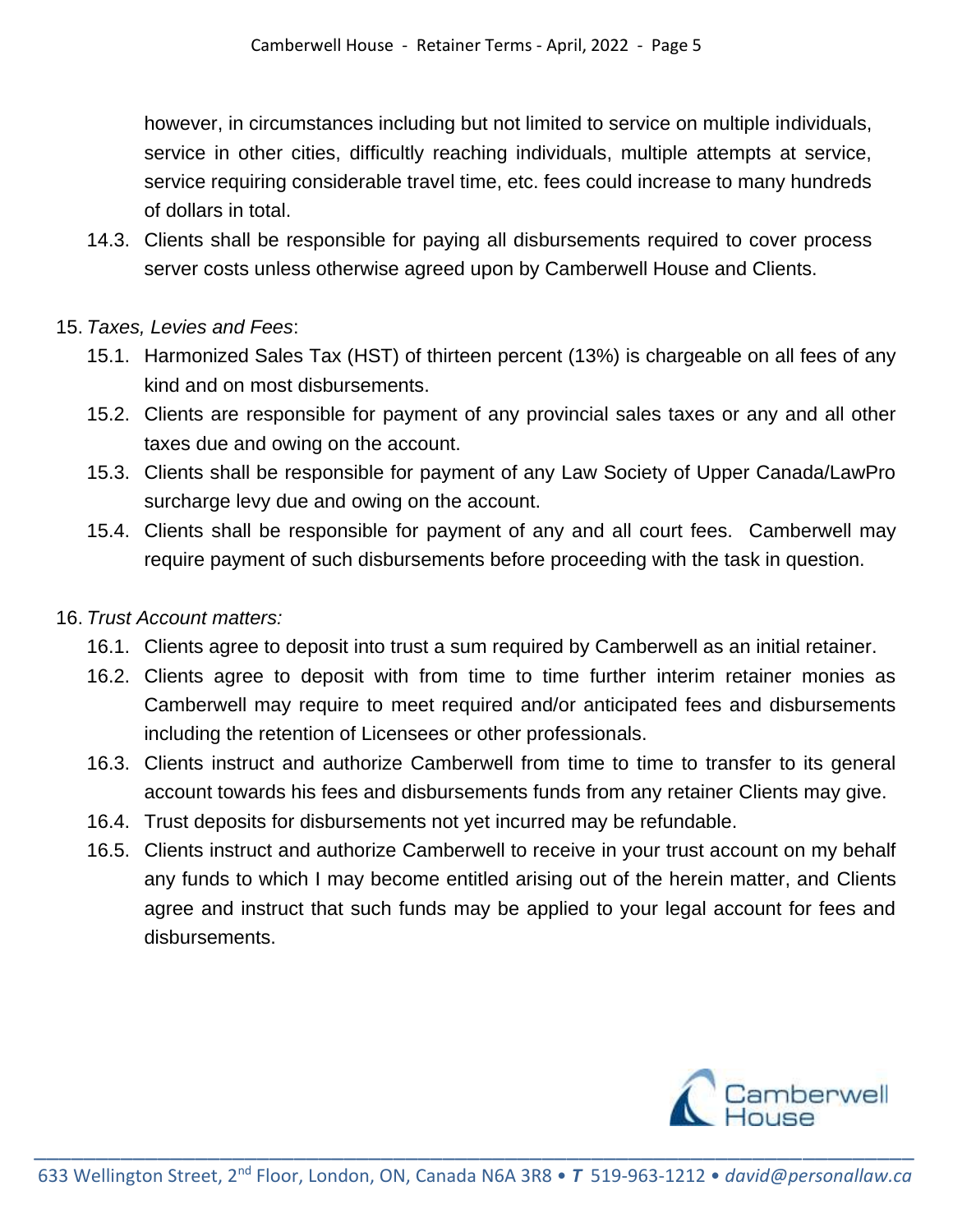#### 17. *BMO Trust Account:*

17.1. Clients who use Bank of Montreal online banking can, if they wish, make payments into the Camberwell House trust account, where it can be added as a payee:



- 17.2. Clients are required to notify Camberwell of any such deposits because as of the date of these Terms BMO does not provide alerts on business accounts.
- 17.3. Camberwell is currently not set up as a payee for any other bank account.

#### 18. *Billing, Payment and Interest*:

- 18.1. Camberwell shall invoice for matters done pursuant to this Retainer Contract and shall detail the payments made out of trust.
- 18.2. Clients agree to payment in full of any outstanding balance due to Camberwell for work undertaken on my behalf and that said payment shall be due within thirty (30) days of the date of the invoice.
- 18.3. I acknowledge that interest:
	- 18.3.1. is payable on all overdue accounts at the maximum chargeable under the *Solicitors Act*, *i.e.* the rate that is established for the purpose of section 128 of the *Courts of Justice Act* in respect of an action that is commenced on the day the bill is delivered;
	- 18.3.2. commences 30 days after the date of each account, until each amount is fully paid;

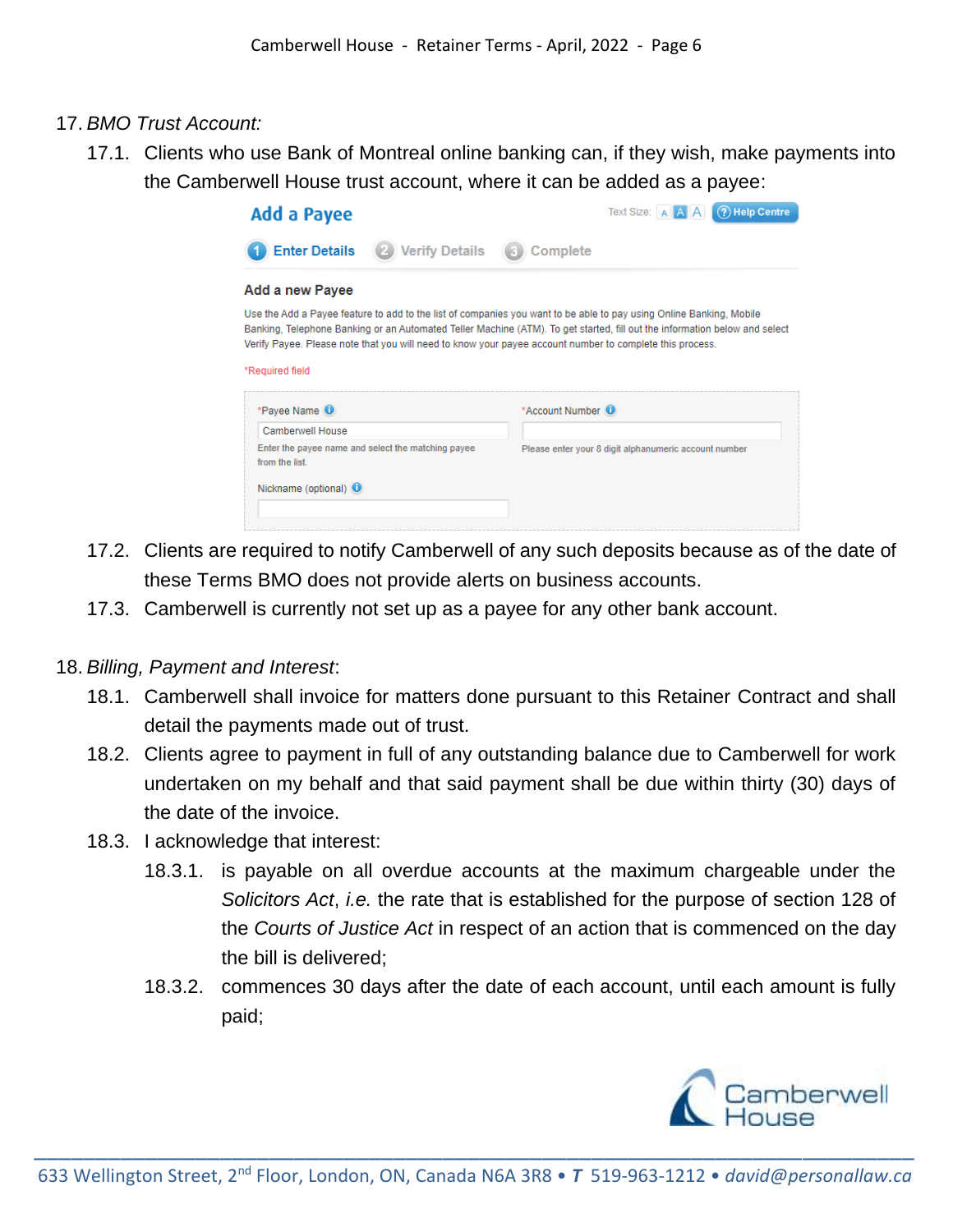18.3.3. is applicable whether or not an interest clause is marked on any given account. 18.4. Any NSF cheques to Camberwell shall be subject to a \$50.00 administration fee.

#### *19. Discounts and Assessment:*

- 19.1. Camberwell is at liberty to extend discounts to clients at its own and sole discretion.
- 19.2. Camberwell is at liberty to bill at a lower rate work that is more properly and accurately billed at a higher rate.
- 19.3. If a Camberwell account is assessed pursuant to the *Solicitors Act* or is made the subject of litigation between Clients and Camberwell, Camberwell shall revoke any such discounts or lower billing rates, and claim the full amount(s) of said account(s).

#### Ownership of Work Product

- 20. Ownership work product, and liens:
	- 20.1. Work done herein shall be the property of Camberwell.
	- 20.2. Clients retain ownership of their own documentation.
	- 20.3. Camberwell retains all of its right to lien under the *Solicitors Act*.

### **Withdrawal**

- 21. Camberwell or its representatives may withdraw from any proceedings where they appear as agent of record upon Client:
	- 21.1. moving, not communicating or not providing instructions;
	- 21.2. doing anything whatsoever which would require Camberwell to remove itself on grounds of professional and/or ethical standards;
	- 21.3. insisting on a course of action in the litigation which Camberwell believes is not in the client's best interests;
	- 21.4. refusing to pay Camberwell accounts;
	- 21.5. and lawyer having their mutual trust and/or professional relationship break down.
- 22. If Camberwell removes itself from the record or is removed for any reason, Clients shall remain responsible and liable for any and all remaining fees and disbursements due on the file.

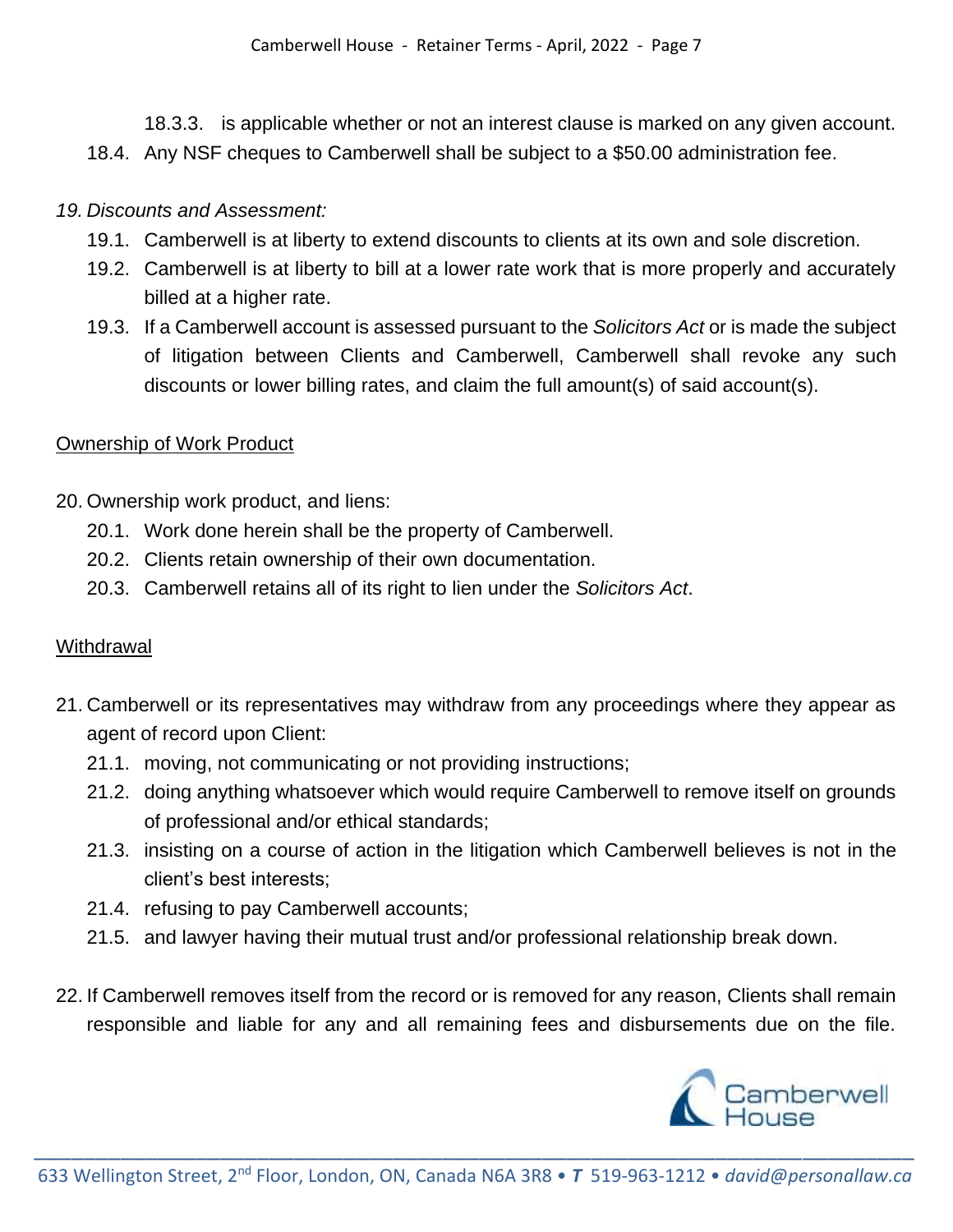Camberwell shall refund the balance of the retainer to Clients after any and all the monies owing to Camberwell have be invoiced and paid.

### Dispute Resolution

- 23. If a dispute arises between Camberwell and Clients arising out of this Retainer Contract and they are unable to resolve said dispute between them, the matter will be resolved by arbitration.
	- 23.1. Clients and Camberwell shall agree on an arbitrator from a list of local arbitrators who are members of the Alternative Dispute Resolution Institute of Ontario, ["ADRIO"].
	- 23.2. If Clients and Camberwell are unable to agree on an arbitrator then an arbitrator shall be selected by ADRIO.
	- 23.3. Nothing in this arbitration clause prohibits good faith efforts between Clients and Camberwell to settle this matter by mediation and/or direct negotiation.

## Communication / CASL

24. I consent to Camberwell corresponding with me by email and/or by Dropbox for all matters related to any work that they are performing on my behalf, including, but not limited to, reporting letters, requests for information, invoices, general information emails and circulars and newsletters, and information regarding firm events. If I wish to have Camerwell no longer contact me by email I will advise them by replying to an email and advising them to stop.

### File Destruction

- 25. Camberwell retains the right to destroy file documentation left with it after file closure:
	- 25.1. If Clients, upon termination or completion of this engagement, wish to have any documentation returned, please advise Camberwell. Otherwise any documentation that you have provided to us and the work product completed for you will be destroyed as we see fit.

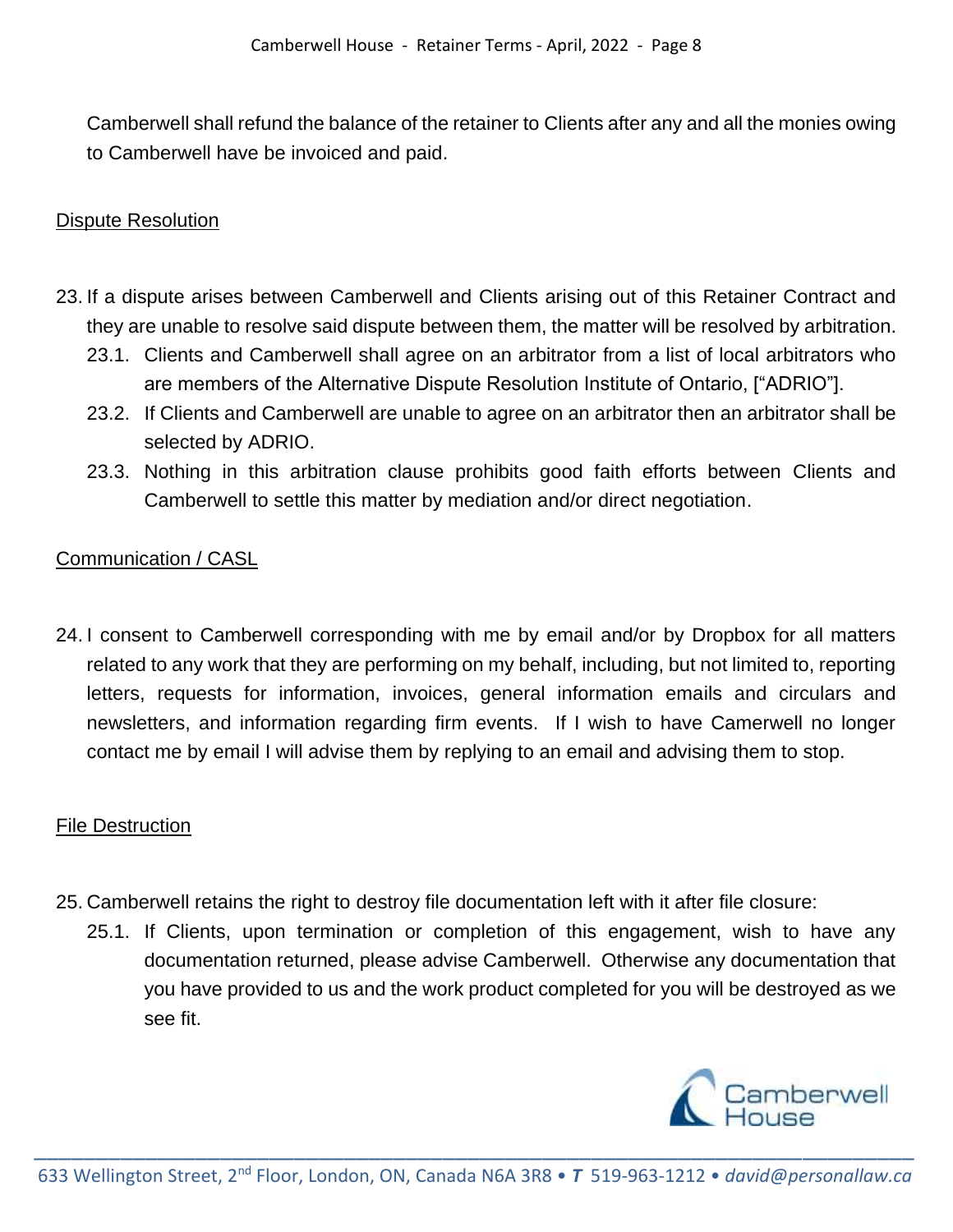- 25.2. Camberwell's records and retention policies and practices may not be synchronized with those of the Clients. Clients must alert Camberwell immediately to advise us of any concerns Clients have about what we retain in our records or destroy.
- 25.3. Absent written agreement with you to the contrary, we are free to retain or destroy the records we possess with respect to this engagement as we see fit, and Clients expressly accept the risks of this, including the factual risk of the document destruction, or the specific legal risk to them of not being able to conduct any litigation in the future, including all limitations risks, whether regarding third parties or E&O claims against Camberwell.
- 25.4. Clients should assume for the sake of their own planning that Camberwell **will purge and confidentially destroy any materials left with Camberwell at any date after two (2) years** of the completion of the work done for Clients.

# Other matters

- 26. The Camberwell House Privacy Policy outlines how the firm manages personal information about the Clients collected in the course of acting on their behalf. The Clients acknowledge:
	- 26.1. receiving a copy of the Camberwell House Privacy Policy; *or*
	- 26.2. that the [Camberwell House Privacy Policy](http://personallaw.ca/wp-content/uploads/2018/10/Camberwell-House-Privacy-Policy.pdf) is available online.
- 27. The governing law of this contract is Ontario.
- 28. If the Clients terminate the Retainer Contract or change representatives they will immediately notify Camberwell in writing and will settle the account prior to demanding release of the file.
- 29. The Clients acknowledge that it is their obligation to:
	- 29.1. read the Retainer Contract and read these Retainer Terms;
	- 29.2. understand the contents of said Contract and Terms and ensure that Clients have no uncertainty, questions or concerns regarding its contents or, alternatively, to immediately notify Camberwell of any such questions or concerns regarding said Contract and Terms or other solicitor-client matters not addressed herein;